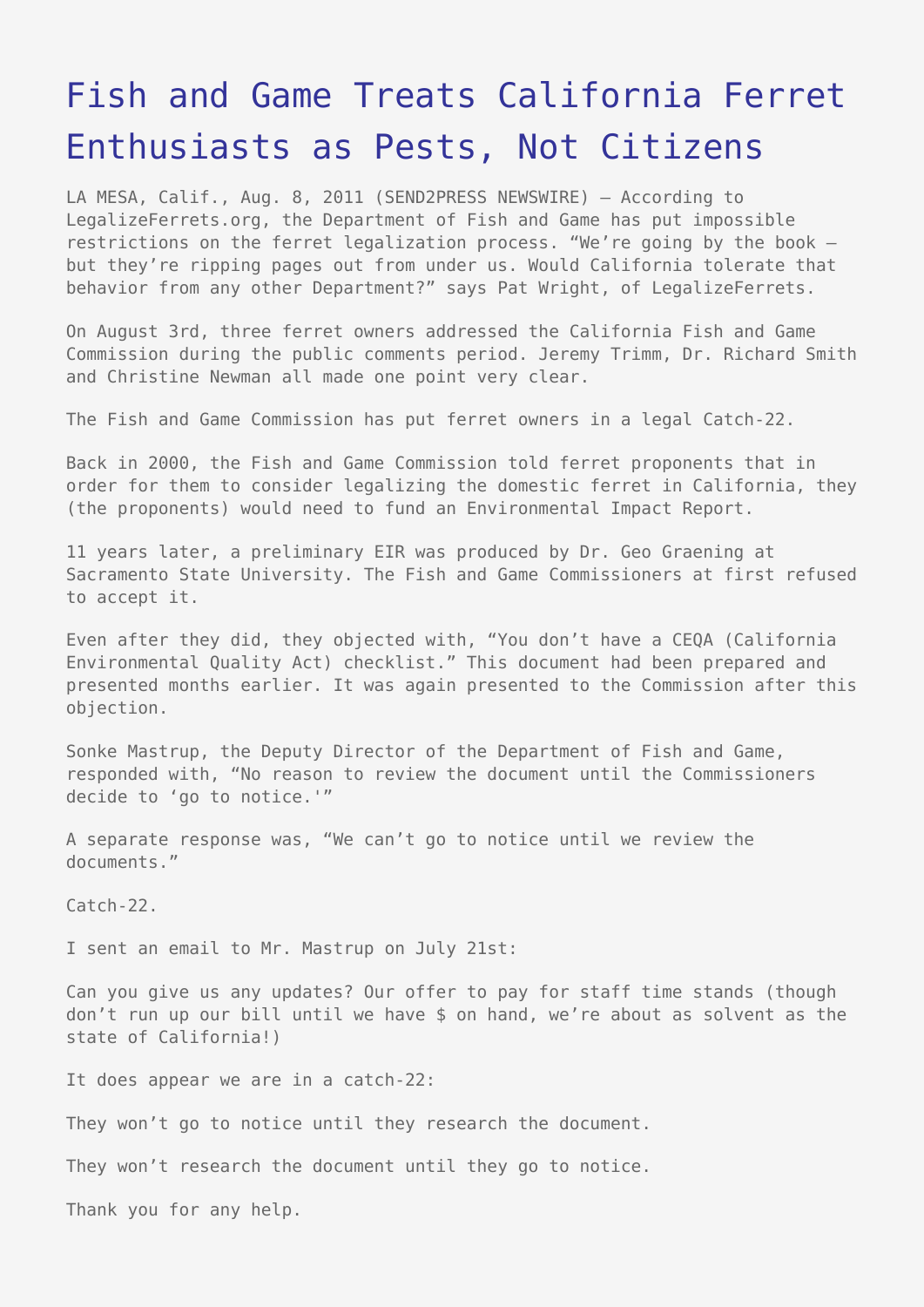Mr. Mastrup responded with: We are in such a situation. Perhaps an independent review could help. I will ask around.

Once more we go in front of the California Fish and Game Commissioners. Every six weeks or so they hold meetings and have a public comments period. This is the average citizen's opportunity to address the Commission.

About the only response we get is, "Your time is up."

When asked a simple question  $-$  "What more can we do?" The silence is deafening. They won't even acknowledge the question anymore.

Imagine you have a grievance with the government. Perhaps a Commission appointed by the Governor. You present all the facts, you cover your bases, and you spend private money – but you don't get an answer. Nothing. Stony silence.

We're not just upset with the Commissioners. We're upset with our leaders.

We collected 500 signatures outside a PetSmart in Santee, home of newly elected Assemblyman Brian Jones, back in January. A local news station covered our efforts. "Please Assemblyman Jones," we begged, "Introduce a ferret legalization bill."

We never heard from Assemblyman Jones. We heard on the news that night that our Assemblyman had other issues on his plate. We didn't get a phone call, email or postcard. Our elected official ignored us.

A few months later, we collected thousands of signatures at the Orange County Pet Expo. We sent these signatures to Governor Jerry Brown. We've heard nothing back.

The most we ever got was a tweet from Sutter Brown, the governor's pet corgi: "Geesh, ferrets? I think they've been trying 2 legalize in CA since last time dad was gov!"

Ferrets are not a burning issue – unless of course you have them in California. Then you can't get a security clearance. You can't be a foster parent. You have to be on guard at work every day.

And you certainly can't take your pet ferret out in public. Even though a million other pet owners can!

We have documented, unbiased research showing all the concerns expressed by the Department and Commission of Fish and Game are baseless.

Ferrets are legal in 48 states. California has more ferrets than the next two states combined. What kinds of problems do we hear from those other states? None.

Not only is their stance ridiculous, the way Fish and Game treats us is disgraceful. This is not how a healthy society operates. People should have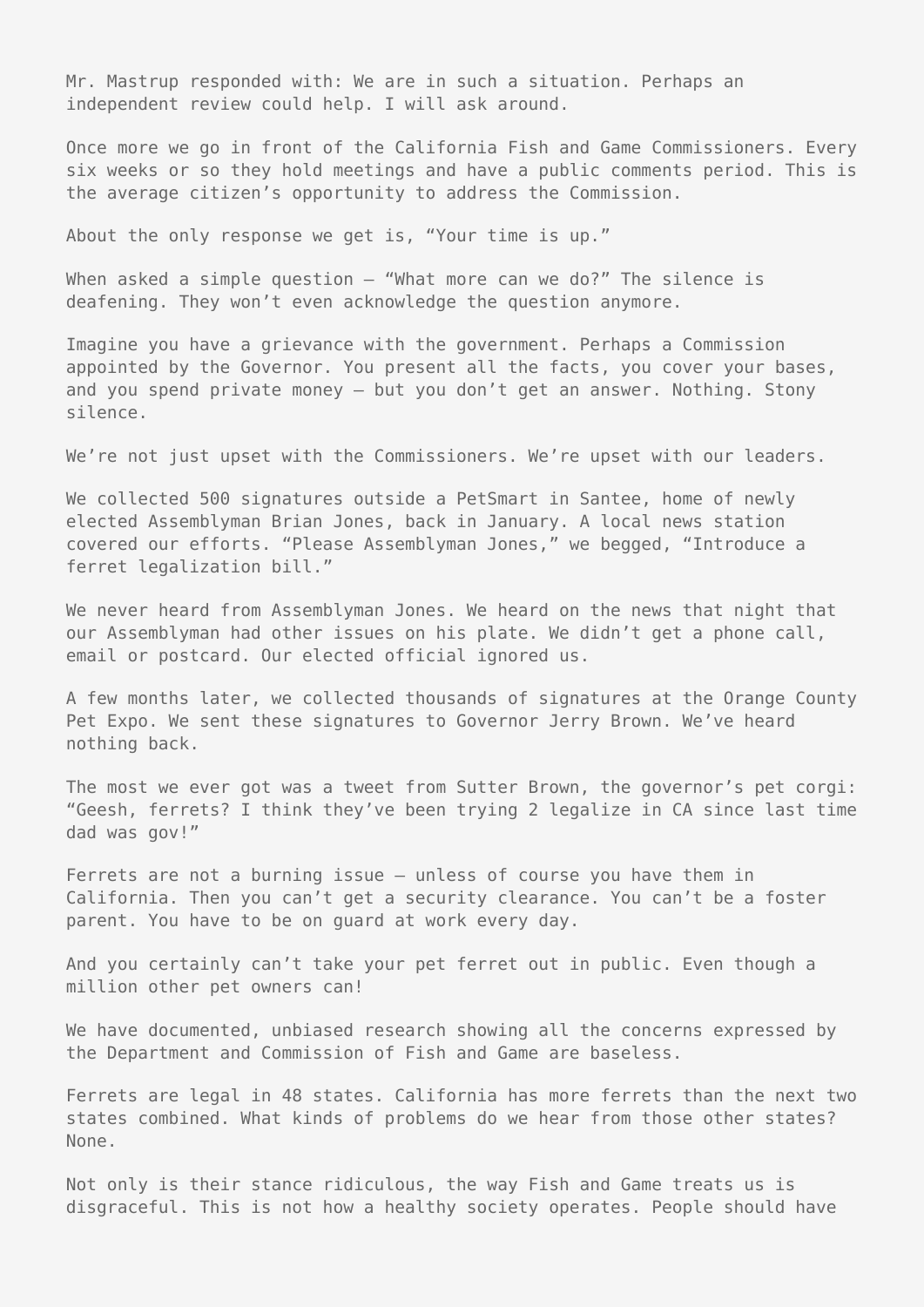the ability to address their leaders, and be treated with dignity and respect.

The California Fish and Game Commissioners have not done that. Their treatment of California ferret enthusiasts should not be tolerated. For the health of our society, for the well being of our people, something needs to be done.

Pat Wright LegalizeFerrets.org .

"We hold these truths to be self-evident, that all men are created equal, that they are endowed by their Creator with certain unalienable Rights; that among these are Life, Liberty and the pursuit of Happiness. – That to secure these rights, Governments are instituted among Men, deriving their just powers from the consent of the governed, – That whenever any Form of Government becomes destructive of these ends, it is the Right of the People to alter or to abolish it, and to institute new Government, laying its foundation on such principles and organizing its powers in such form, as to them shall seem most likely to effect their Safety and Happiness."

## **Media Contact:**

Pat Wright LegalizeFerrets.org PO Box 3395 San Diego, CA 92163 Phone: 619-303-0645 Email: CLIFFNotes@legalizeferrets.org . www.legalizeferrets.org .

News issued by: LegalizeFerrets.org